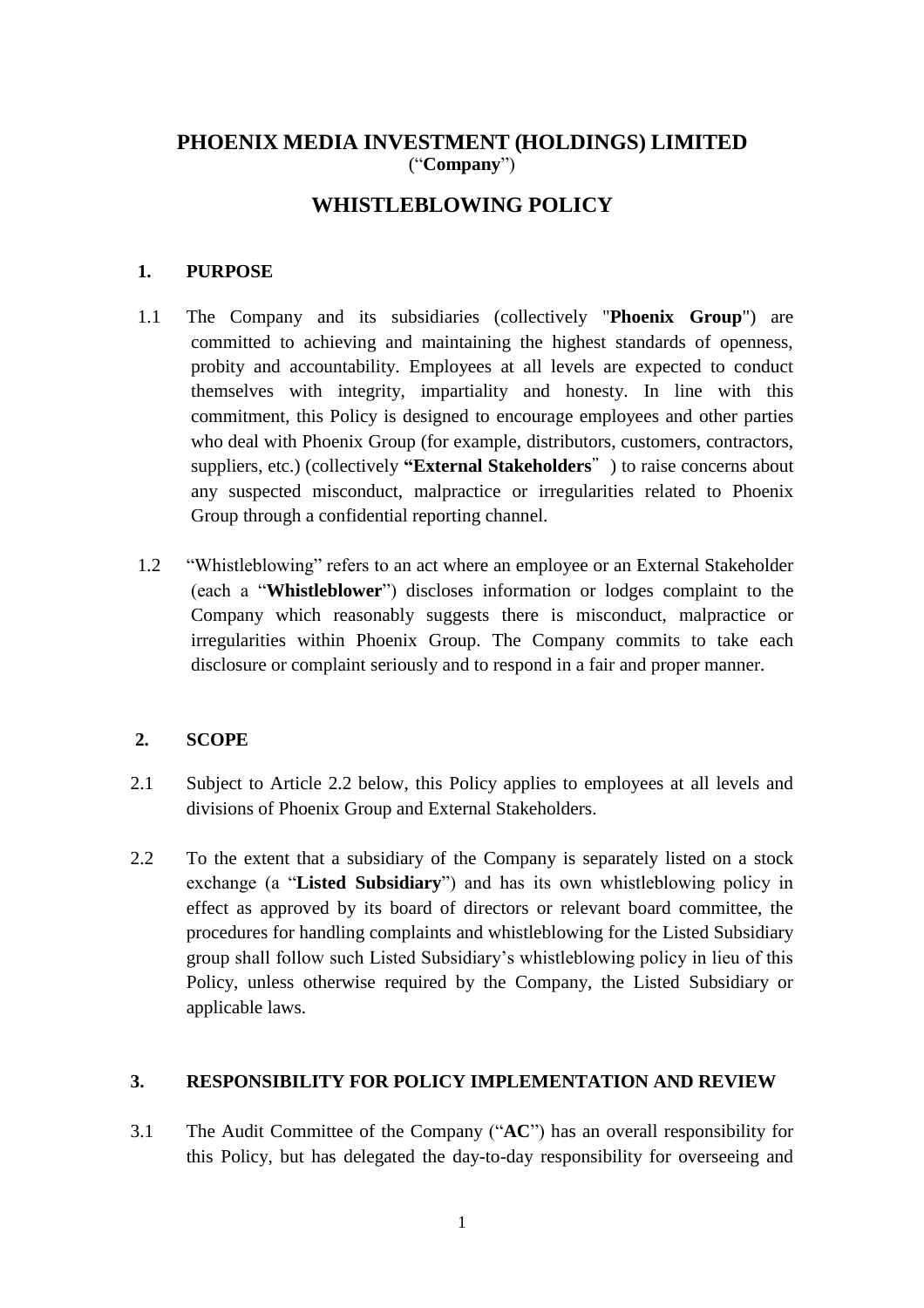implementing it to the Director of Internal Audit of the Company ("**Director of IA**").

- 3.2 Management must ensure that all employees feel able to raise concerns without fear of reprisals. Local management is responsible to advise the Director of IA (who in turn shall update the AC) if any modification to this Policy is required for its compliance with local laws or regulations.
- 3.3 After the initial approval of this Policy by the Board of Directors of the Company ("**Board**"), the AC has the delegated authority and responsibility from the Board to review and amend this Policy, as and when appropriate, in order to ensure its effectiveness. Upon approval of an amendment to this Policy, the AC shall report such amendment to the Board.

## **4. TYPES OF MISCONDUCT, MALPRACTICE AND IRREGULARITIES**

- 4.1 It is impossible to give an exhaustive list of the activities that constitute misconduct, malpractice or irregularities covered by this Policy but, broadly speaking, the Company would expect the Whistleblowers to report the following:
	- (a) criminal offences;
	- (b) failure to comply with any legal obligations or regulatory requirements;
	- (c) malpractice, impropriety or fraud relating to internal controls, accounting, auditing and financial matters;
	- (d) bribery or corruption;
	- (e) miscarriage of justice;
	- (f) violation of the code of business conduct and ethics and/or antidiscrimination and harassment policy of the Company;
	- (g) action which endangers the health and safety of any individual;
	- (h) action which causes damage to the environment;
	- (i) improper conduct or unethical behavior likely to prejudice the reputation of the Company; and/or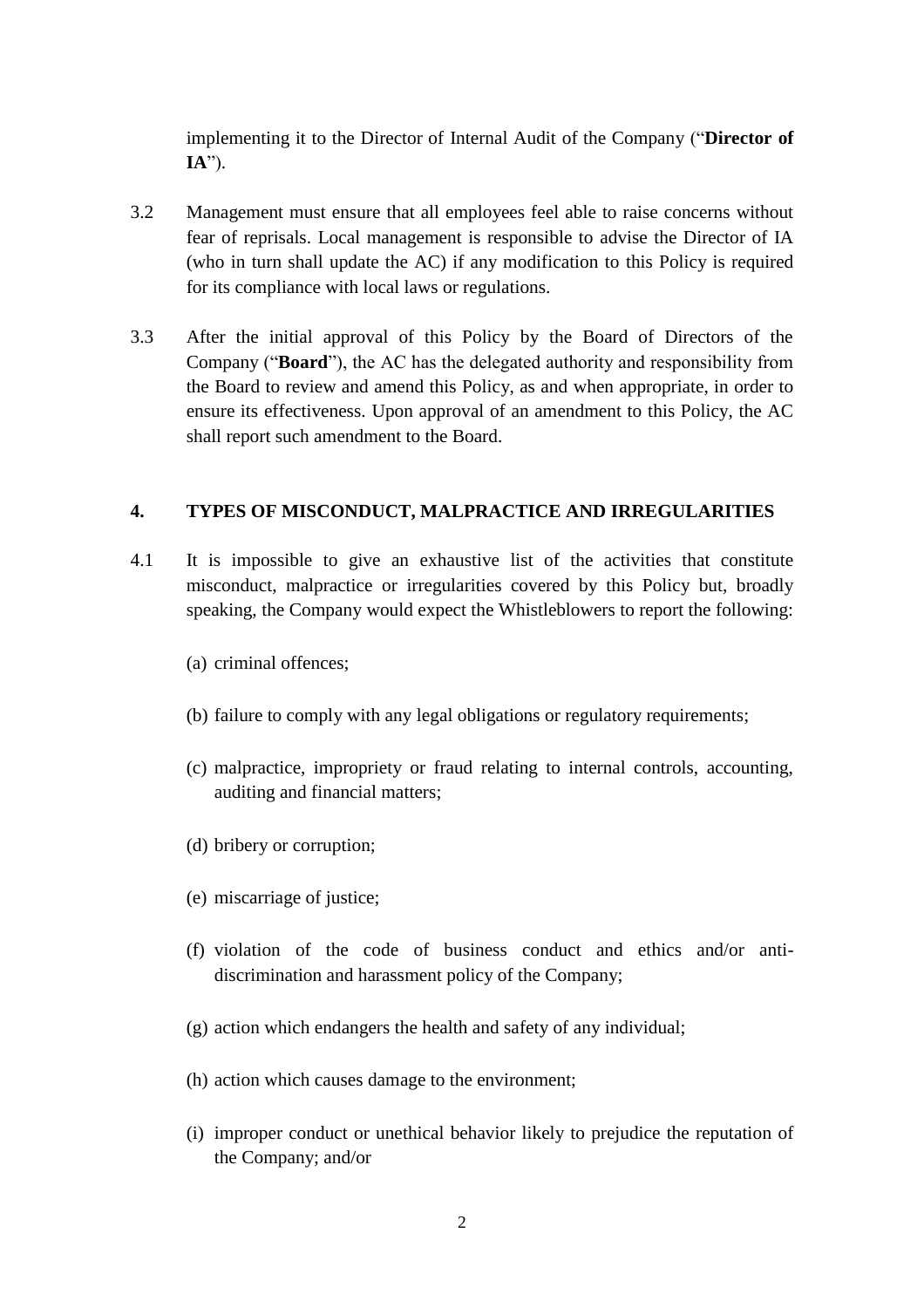(j) deliberate concealment of any of the above.

### **5. REPORTING CHANNEL**

- 5.1 Whistleblowers can raise concerns or lodge complaints either orally (applicable to the employees only) or in writing (to be sent to the email address(es) as stated below). While the Company does not expect the Whistleblower to have absolute proof of the misconduct, malpractice or irregularity described in this Policy, the disclosure or complaint must include clearly the reasons for the concerns and where possible, supporting evidence.
- 5.2 In general, the Company would normally expect employees to raise their concerns internally to their line manager or his/her immediate supervisor within the division/ department. The division/ department heads should in turn report the incident to the Director of IA in writing by email. In the event that the Whistleblower feels uncomfortable doing this, for example, in situation where the subject of the disclosure or complaint implicates the line manager or if the line manager is otherwise having conflicts of interest, then the Whistleblower shall raise the matter to the Director of IA directly by sending email to him.
- 5.3 Subject to Article 5.4 below, all written disclosures and/or complaints under this Policy shall be submitted to the Director of IA via email to [whistleblowing@phoenixtv.com](mailto:whistleblowing@phoenixtv.com)**.**
- 5.4 If the concerns raised implicate or otherwise involve the Director of IA, the Whistleblower may choose to report in writing to the Chairman of the AC ("**AC Chair**") directly via email to acchair@phoenixty.com.

### **6. ANONYMOUS REPORT**

- 6.1 The Company encourages Whistleblowers to identify themselves when making disclosures or complaints. Proper investigation may be more difficult, delayed or impossible if the Company cannot obtain further information from the person making the disclosure/complaint.
- 6.2 Having said the above, however, the Company does accept anonymous disclosures and/or complaints, provided that these disclosures/complaints contain sufficient information to allow the Company and/or the investigating party to conduct an effective investigation. Disclosures/complaints without sufficient information and/or a method of contact may delay or prevent further investigation into the matter. The Company may discontinue investigations into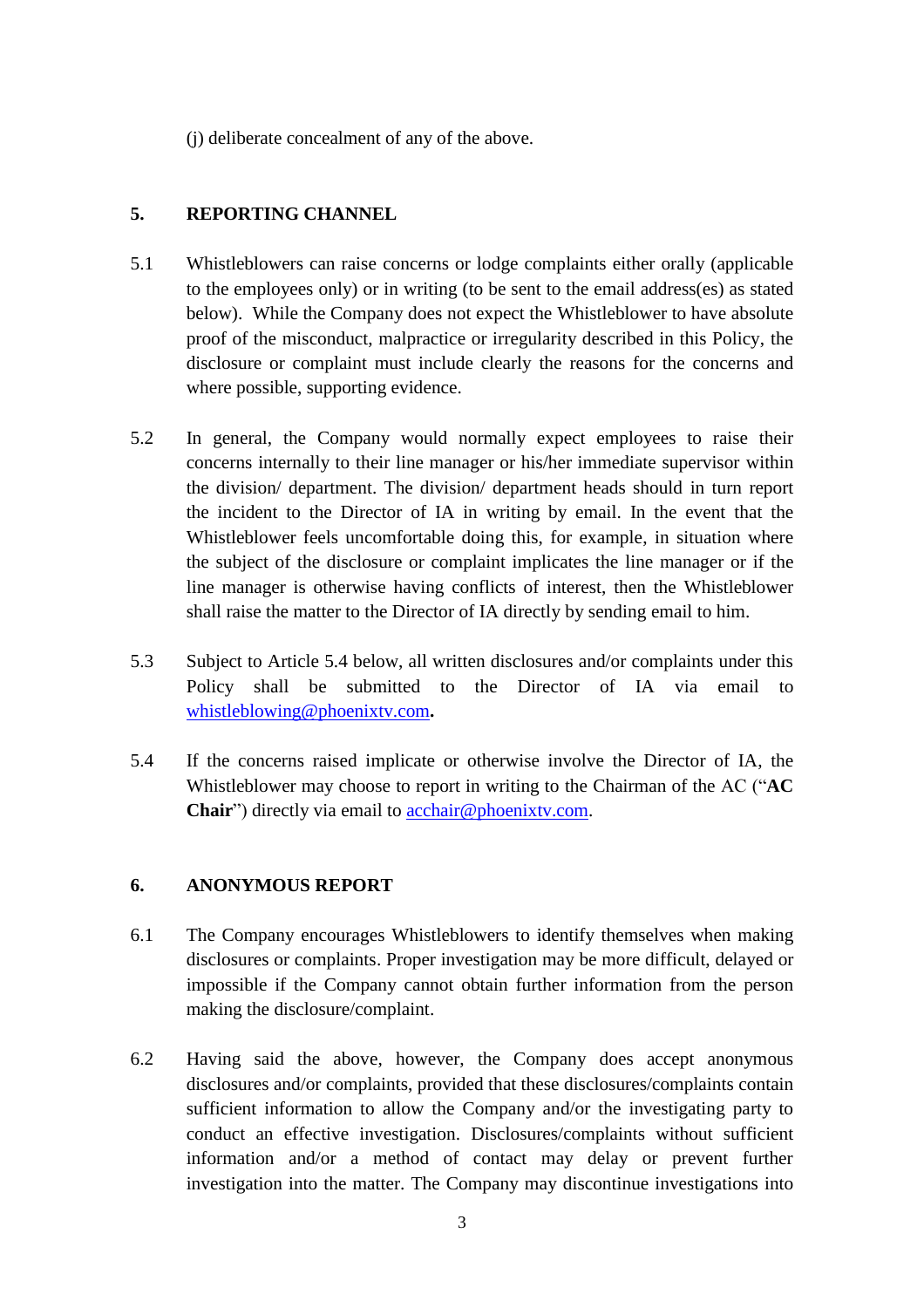such disclosures/complaints and the Company's decision will be regarded as final. The Company retains the discretion to reopen investigations as and when appropriate, for example, if new relevant material information is made available.

#### **7. PROTECTION FOR WHISTLEBLOWERS**

- 7.1 Whistleblowers making genuine and appropriate disclosures/complaints under this Policy are assured of protection against any unfair dismissal, victimisation or unwarranted disciplinary action, even if the concerns turn out to be unsubstantiated.
- 7.2 The Company reserves the right to take appropriate actions against anyone (employees or External Stakeholders) who initiates or threatens to initiate retaliation against the Whistleblowers. In particular, employees who initiate or threaten retaliation will be subject to disciplinary actions, which may include summary dismissal.

## **8. INVESTIGATION PROCEDURES**

- 8.1 Unless otherwise directed by the AC, when a disclosure/complaint within the ambit of this Policy is received by the Director of IA (or, as the case may be, the AC Chair), he/she shall evaluate the matter and, if necessary, consult with the senior executives of the Company, including but not limited to, the Chief Executive Officer and/or the relevant Executive Vice President(s) (provided that they are not being implicated or otherwise having conflicts of interest in the matter) as to the appropriate course of action to take:
	- (a) if such disclosure/complaint does not contain allegations of criminal offence, fraud, bribery or corruption, the appropriate action may include without limitation, conducting an internal enquiry/investigation of the matter (and corresponding delegation of investigatory responsibility to any appropriate party); or
	- (b) if such disclosure/complaint contains allegations of criminal offence, fraud, bribery or corruption, the appropriate action may include without limitation, escalation to the entire AC and/or other members of the Board, reporting the matter to the relevant law enforcement authorities and/or conducting an internal enquiry/investigation of the matter (and corresponding delegation of investigatory responsibility to any appropriate party).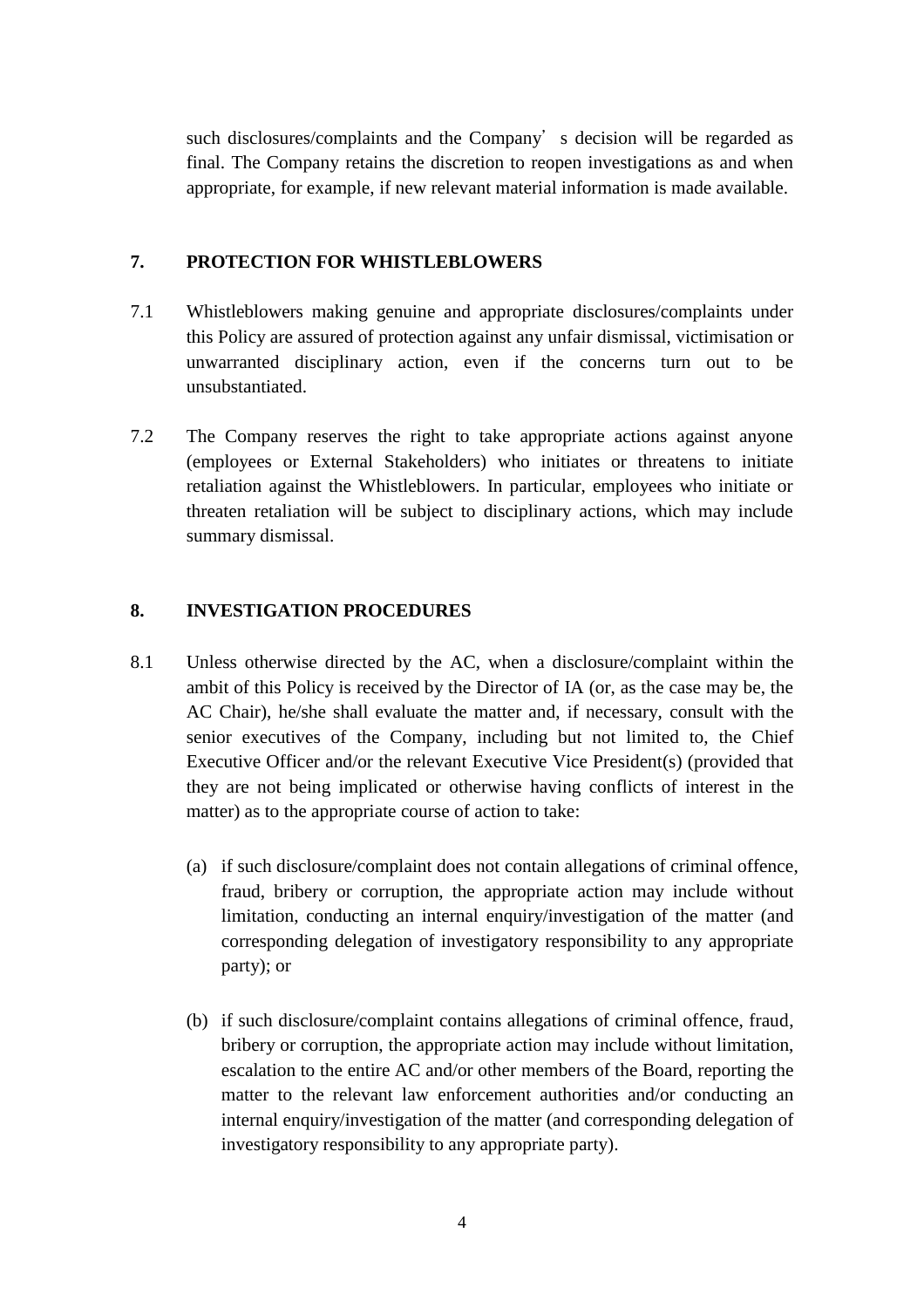- 8.2 If it is deemed appropriate and necessary to conduct internal enquiry/investigation into the relevant matter, every effort will be made to ensure it will not jeopardise any possible enquiry/investigation on the same matter by the relevant law enforcement authorities.
- 8.3 The format and the length of an investigation (if warranted) will vary depending upon the nature and particular circumstances of each disclosure/complaint made. The disclosures/complaints made may be:
	- (a) investigated internally;
	- (b) investigated by an external third party, for example, auditors, counsel or other experts; and/or
	- (c) be referred to the relevant law enforcement authorities (once there is reasonable suspicion of a criminal offence, bribery or corruption, etc.)
- 8.4 During the investigation process, the investigating party may need to contact the Whistleblowers for further information. Whistleblowers are requested to cooperate with the investigation, including by making themselves available for interviews as required. Whistleblowers are required to preserve the strict confidentiality of the fact of the investigation and the content of any interviews/communications in relation to the investigation (except as required by law or regulatory authorities).
- 8.5 In respect of each disclosure/complaint, if the Whistleblower has provided a method of contact, the investigating party will notify the Whistleblower at various stages after a disclosure/complaint has been received, as soon as reasonably practicable and subject to any data privacy and confidentiality requirements:
	- (a) acknowledging that the disclosure/complaint has been received;
	- (b) advising whether or not the matter is to be investigated; and
	- (c) if appropriate, giving an estimate of how long it will take to provide a final response.
- 8.6 If the matter is referred to the law enforcement authorities for investigation, the Company may not be able to take any further action on the matter, including the provision of any notifications under Article 8.5 above or Article 8.8 below.
- 8.7 The Director of IA will prepare reports on a periodic basis summarizing the disclosures/complaints received under this Policy and the progress of any follow up actions taken for the AC's information. For confirmed violations of the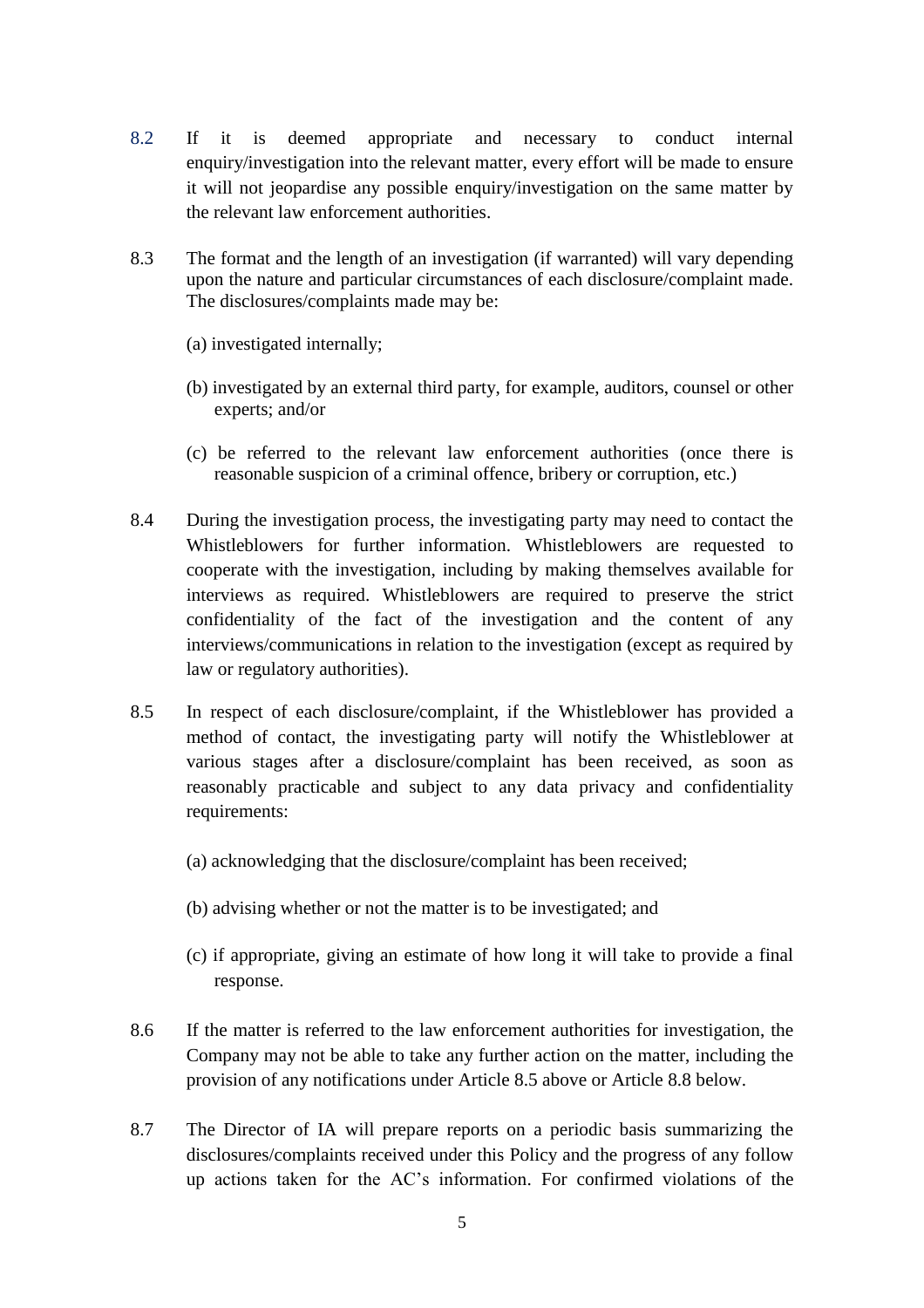internal code of business conduct and ethics and/or any corporate policies, the normal process is for the management, including the relevant senior executives (with the assistance of Human Resources department) to determine what disciplinary action is appropriate.

8.8 Upon conclusion of the investigation (if warranted), a written reply will be issued to the Whistleblower (if the Whistleblower has provided a method of contact), stating the outcome of the investigation, where reasonably practicable and subject to any data privacy and confidentiality requirements. Due to legal constraints, under no circumstances will the Company provide details of the actions taken or a copy of the investigation report.

#### **9. FALSE REPORT**

9.1 If a person makes a false report maliciously, with an ulterior motive, without reasonable grounds that the information in the disclosure/complaint is accurate or reliable, or for personal gain, the Company reserves the right to take appropriate actions against that person to recover any loss or damage as a result of the false report. In particular, employees may face disciplinary actions, including the possibility of dismissal.

#### **10. CONFIDENTIALITY**

- 10.1 The Company will make every effort to keep the Whistleblower's identity confidential. In order not to jeopardise the investigation, the Whistleblower should also keep the fact that he/she has filed a report, the nature of concerns and the identity of those involved confidential.
- 10.2 There may be circumstances in which, because of the nature of the investigation, it will be necessary to disclose the Whistleblower ' s identity. If such circumstances exist, the Company will endeavour to inform the Whistleblower that his/her identity is likely to be disclosed. If it is necessary for the Whistleblower to participate in an investigation, the fact that he/she made the original disclosure/complaint will, so far as is reasonably practicable, be kept confidential. However, it is also possible that the Whistleblower could still become apparent to third parties during the investigation process.
- 10.3 Equally, should an investigation lead to a criminal prosecution, it may become necessary for the Whistleblower to provide evidence, be interviewed by the law enforcement authorities and/or testify in court. In these circumstances, the